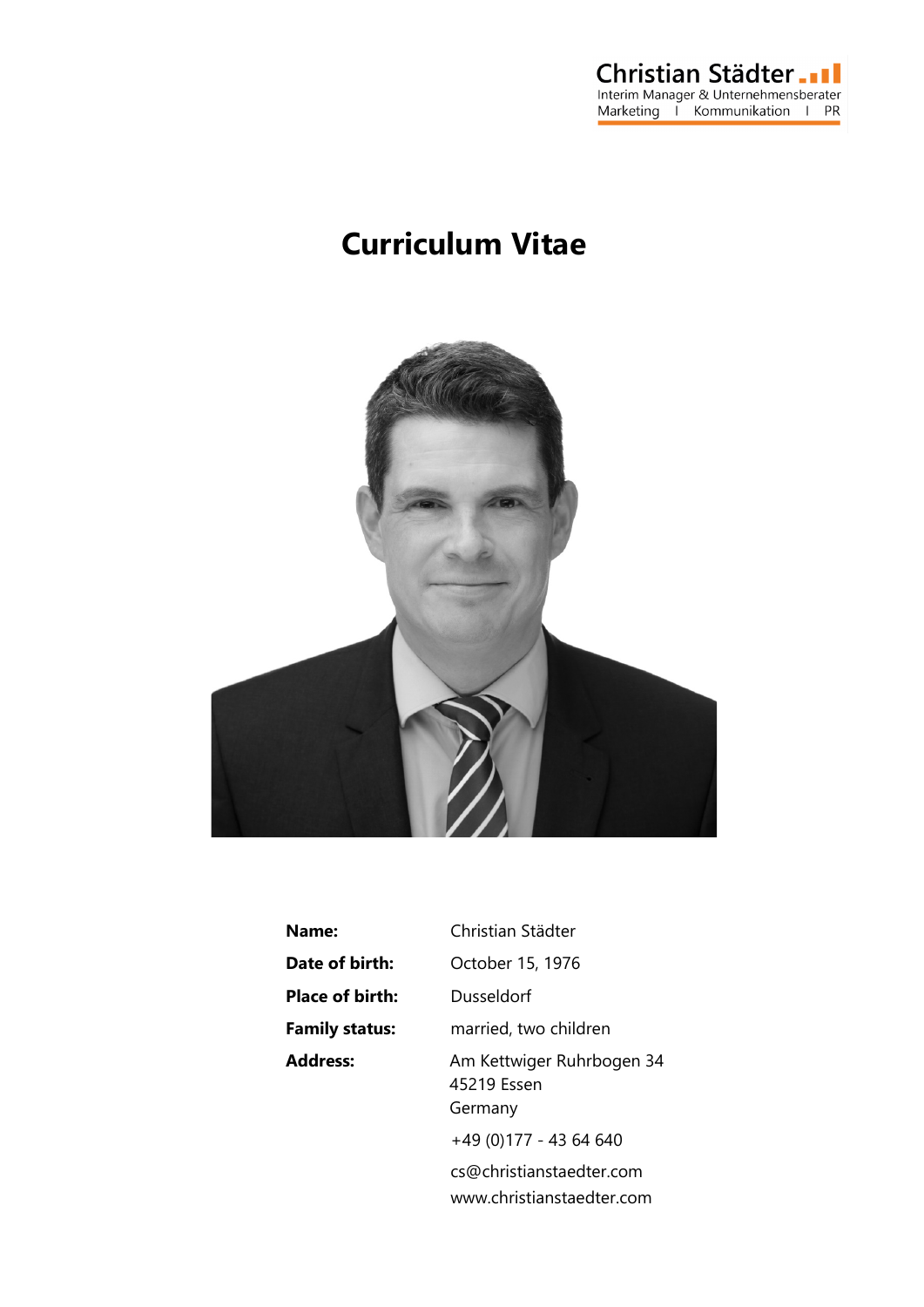## **Professional experience**

| since 01.2017       | <b>Christian Städter - Interim Manager and Marketing Consultant (freelance)</b>                                                                                                                                                                                                                                                                                                                                                                                                                                                                                          |
|---------------------|--------------------------------------------------------------------------------------------------------------------------------------------------------------------------------------------------------------------------------------------------------------------------------------------------------------------------------------------------------------------------------------------------------------------------------------------------------------------------------------------------------------------------------------------------------------------------|
|                     | Marketing and communication expert: strategy, conception, implementation<br>> Head of Marketing, purchasing company, Hessen (04.-08.2019)<br>Communication Consultant, Volkswagen Group, Wolfsburg (02.-03.2019)<br>➤<br>Interim Manager: Marketing Manager Germany & Austria at<br>$\triangleright$<br>CMC Markets UK Plc (FinTech), Garden Tower, Frankfurt Germany (01.-11.2018)<br>Strategic Marketing Consultant for a digital marketing agency (since 07.2017)<br>$\triangleright$<br>> Head of Communication Consulting, Territory GmbH, Leverkusen (01.-06.2017) |
| $02.2015 - 10.2016$ | ProMedica Plus Franchise GmbH, Essen (ProMedica care sp. z o. O. Warsaw),<br><b>PineBridge Investments Central Europe (Private-Equity)</b><br><b>Marketing Director</b>                                                                                                                                                                                                                                                                                                                                                                                                  |
| $03.2012 - 01.2015$ | Buchbinder Gruppe - Buchbinder Rent-a-Car, Duisburg/Regensburg<br><b>Head of Marketing and Communication</b>                                                                                                                                                                                                                                                                                                                                                                                                                                                             |
| $01.2007 - 02.2012$ | Ketchum PLEON GmbH, European headquarters, Düsseldorf<br><b>Senior Consultant Marketing &amp; PR, Key Account Manager</b>                                                                                                                                                                                                                                                                                                                                                                                                                                                |
| $01.2005 - 12.2006$ | Hering Schuppener - Unternehmensberatung für Kommunikation, Düsseldorf<br><b>Trainee, Junior Consultant Corporate Communications/PR</b>                                                                                                                                                                                                                                                                                                                                                                                                                                  |
| $10.2004 - 12.2004$ | Madison Square Garden - New York Rangers, New York, USA<br>Intern, marketing and PR department                                                                                                                                                                                                                                                                                                                                                                                                                                                                           |
| 08.2004             | <b>Deutsche Sport Marketing GmbH - Olympic Games 2004, Athens, Greece</b><br><b>Volunteer "German house Athens"</b>                                                                                                                                                                                                                                                                                                                                                                                                                                                      |
| $09.2003 - 02.2004$ | ESB European Sponsorship Consult AG, St. Gallen, Switzerland<br>Intern, sponsoring consulting and event management                                                                                                                                                                                                                                                                                                                                                                                                                                                       |

## **Education and training**

| <b>Since 01.2019</b> | <b>Online School of Design (OfG)</b><br>Online course in webdesign (extra-occupational)                                                                                                                                |
|----------------------|------------------------------------------------------------------------------------------------------------------------------------------------------------------------------------------------------------------------|
|                      | 06.2016 - 11.2016 Landsiedel NLP Training<br><b>NLP Practitioner-Training (extra-occupational)</b>                                                                                                                     |
|                      | 03.2008 - 04.2010 International School of Management (ISM), Dortmund, University of<br>Stellenbosch Business School, Stellenbosch, South Africa<br><b>MBA</b> – Master of Business Administration (extra-occupational) |
|                      | 08.2004 - 12.2004 New York State University, New Paltz, USA<br><b>Certificate in American Business Practices</b>                                                                                                       |
| $04.2000 - 06.2005$  | <b>German Sport University, Cologne</b><br>Diploma degree sports science majoring in economy, marketing, management                                                                                                    |
| $10.1997 - 03.1999$  | <b>Phillips University, Marburg</b><br><b>Basic studies in economics</b>                                                                                                                                               |